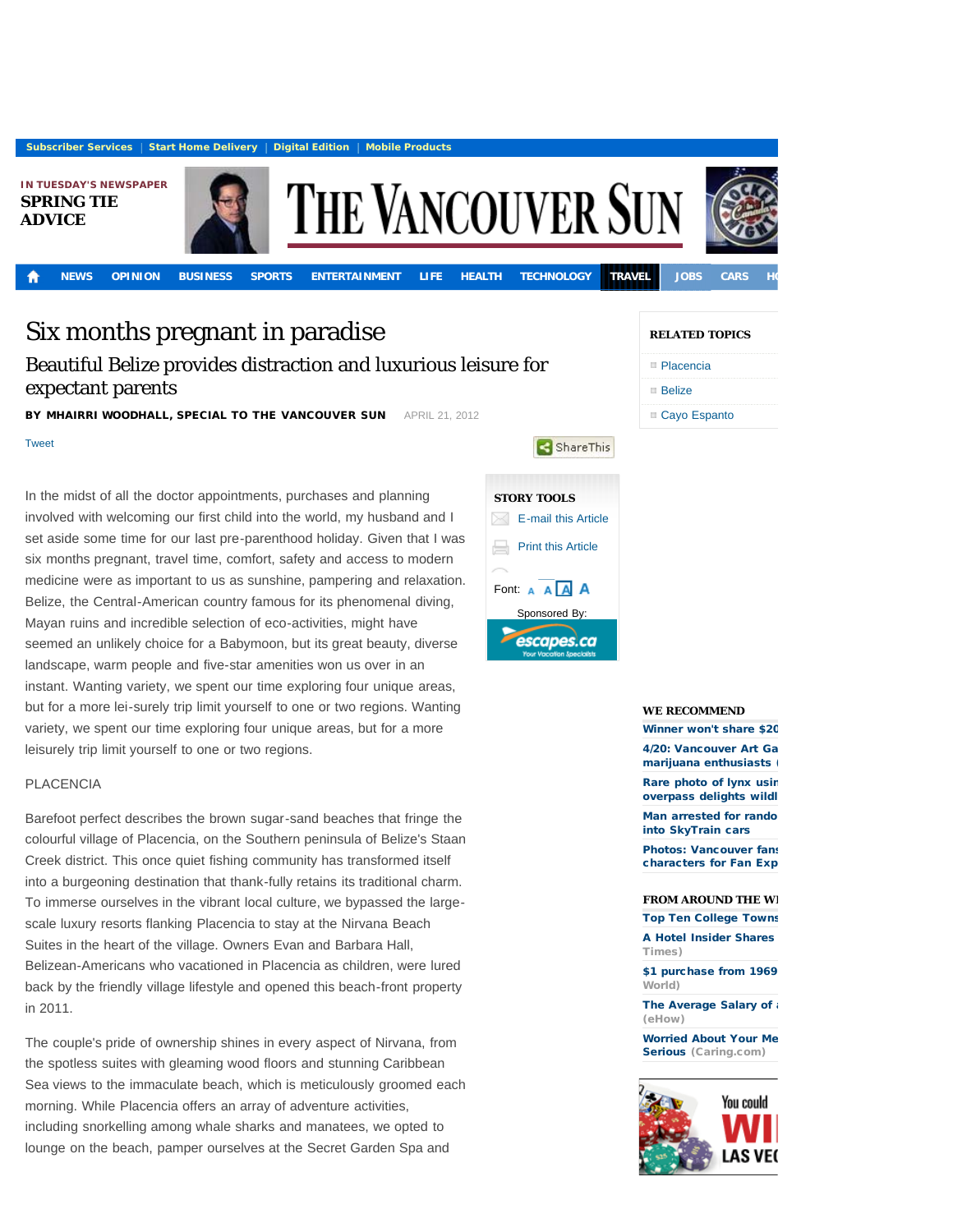Six months pregnant in paradise

indulge in local cuisine.

We fell in love with Rumfish Y Vino, a Central American-style gastro pub owned by the American husband-and-wife team John and Pamela, and we're still dreaming about the crispy conch fritters and beer-battered fish tacos.

Another favourite find was the hand-crafted gelato at Tutti-frutti, which rivals the scoops we sampled in Italy.

# **HOPKINS**

North of Placencia, on the Caribbean coast, is Hopkins Village, an ideal location for anyone looking to experience the pristine natural wonders of Belize. Voted as the 'Friendliest Village in Belize' by Belize First Magazine, this small traditional fishing village inhabited by the Garifuna (descendants of African slave-ship survivors) is rich in both history and culture.

Hopkins is also home to the Hama-nasi Adventure and Dive Resort, which is ranked by TripAdvisor's Travellers Choice 2012 as the top hotel for service in Central America and No. 2 in the world. After spending time at this boutique eco-luxury beach property, with its Tree house suites and ocean views, we immediately understood why guests return year after year.

Beyond the extensive selection of reef and rainforest activities and incredible dining (care of executive chef Sheridan Polanco who recently had the honour of cooking for Prince Harry on his March 2012 trip to Belize), the Hama-nasi offers something that is extremely rare - truly genuine appreciation and caring for its guests.

Throughout our stay we felt as if each member of the resort staff were part of our own extended family, from Golden who toured us through Hopkins Village to the ever-smiling waitress Pau-line who has worked at the resort since it opened more than 11 years ago.

Although the Hamanasi is renowned for its diving and adventure packages, which at six months pregnant I couldn't participate in, we happily spent our time walking the beach, exploring Hopkins, sunning ourselves poolside and visiting the neighbouring Butterflies Spa for couples massages and relaxation treatments.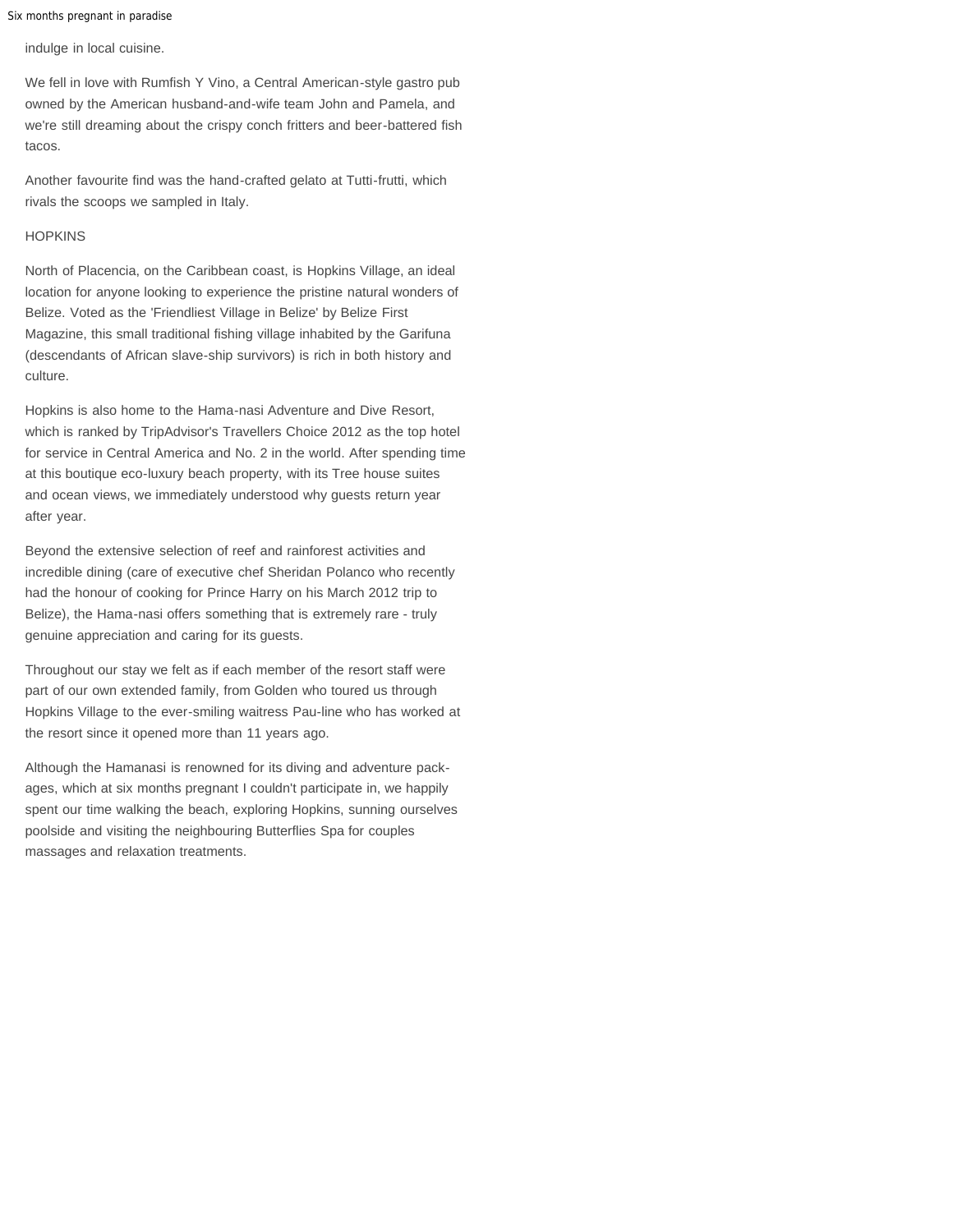#### IF YOU GO

Belize, an English speaking country best visited during the dry season